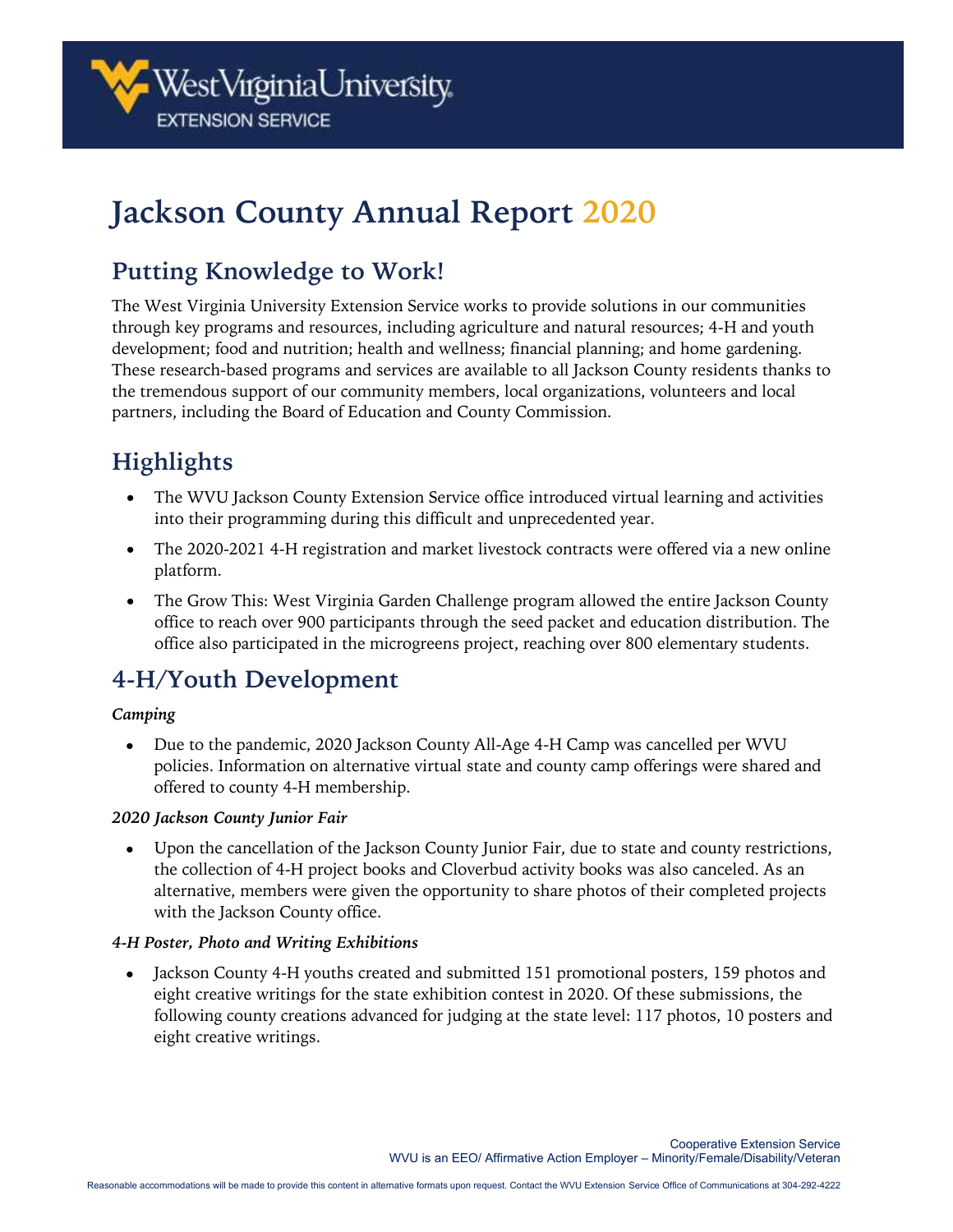#### **Jackson County Report 2020**

#### *Traditional 4-H Programming and Clubs*

• Due to the pandemic restrictions, the Jackson County 4-H program's 33 community clubs were unable to hold in-person monthly meetings after March 2020. Some club leaders offered virtual meetings to continue communication with their membership and share information provided by the Jackson County office.

#### *Virtual Alternatives Created for 4-H Youths*

With the restrictions of the pandemic, a system was necessary to keep our 4-H youth involved since county and state events were not able to be held. A county system was designed online through PADLET to offer activities for Jackson County youth to participate in, therefore earning them the necessary points required for their 2021 4-H project score.

### **Agriculture and Natural Resources**

#### *Jackson County Junior Fair Sale*

• Although the Jackson County Junior Fair and open shows were canceled, we were able to work with the regional livestock market to give the kids that still retained ownership of their animals a chance to sell. There were around 25% of the showmen that still had their animals. With only 25% of the kids selling this year, the sale total was around \$185,000.

#### *Mobile Cattle Facilities*

• More than \$19,000 was raised to purchase a 35-ft Arrowquip chute, alley and tub; a Priefert chute; 20 12-ft panels; and a 50-ft addition to the steer barn for storage. Any livestock producer may borrow these mobile facilities, which will strengthen the cattle production in the region by improving management practices. Another \$19,500 in grant money was secured to implement stage two of the program, which will help further improve the community's pasture management and cattle sustainability.

#### *Southern Bull Test*

• 33 bulls and 43 heifers were sold as part of the Southern Bull Test for a total of \$147,700. This money was retained by local producers in the state.

#### *Jackson County Calf Pool*

• In 2020, 553 head were sold during the Jackson County Calf Pool, which yielded \$474,523.20 of revenue for Jackson County producers. The program has a main protocol of management practices that producers must follow and adopt into their own management strategies.

#### *COVID-19 Market Hog Project*

Partnered with hog producers in the Midwest who needed to relinquish ownership of overpopulated swine due to processing facility closures. In the Mid-Ohio Valley, 358 hogs were purchased for a total of 115 families. It is estimated that the yield was approximately 59,000 pounds of pork protein.

## **Family and Community Development**

#### *I Can! Speaker Series*

• Taught monthly lessons to sixth grade students at Ripley Middle School. Topics included substance abuse prevention, homelessness and depression awareness. Each lesson was taught